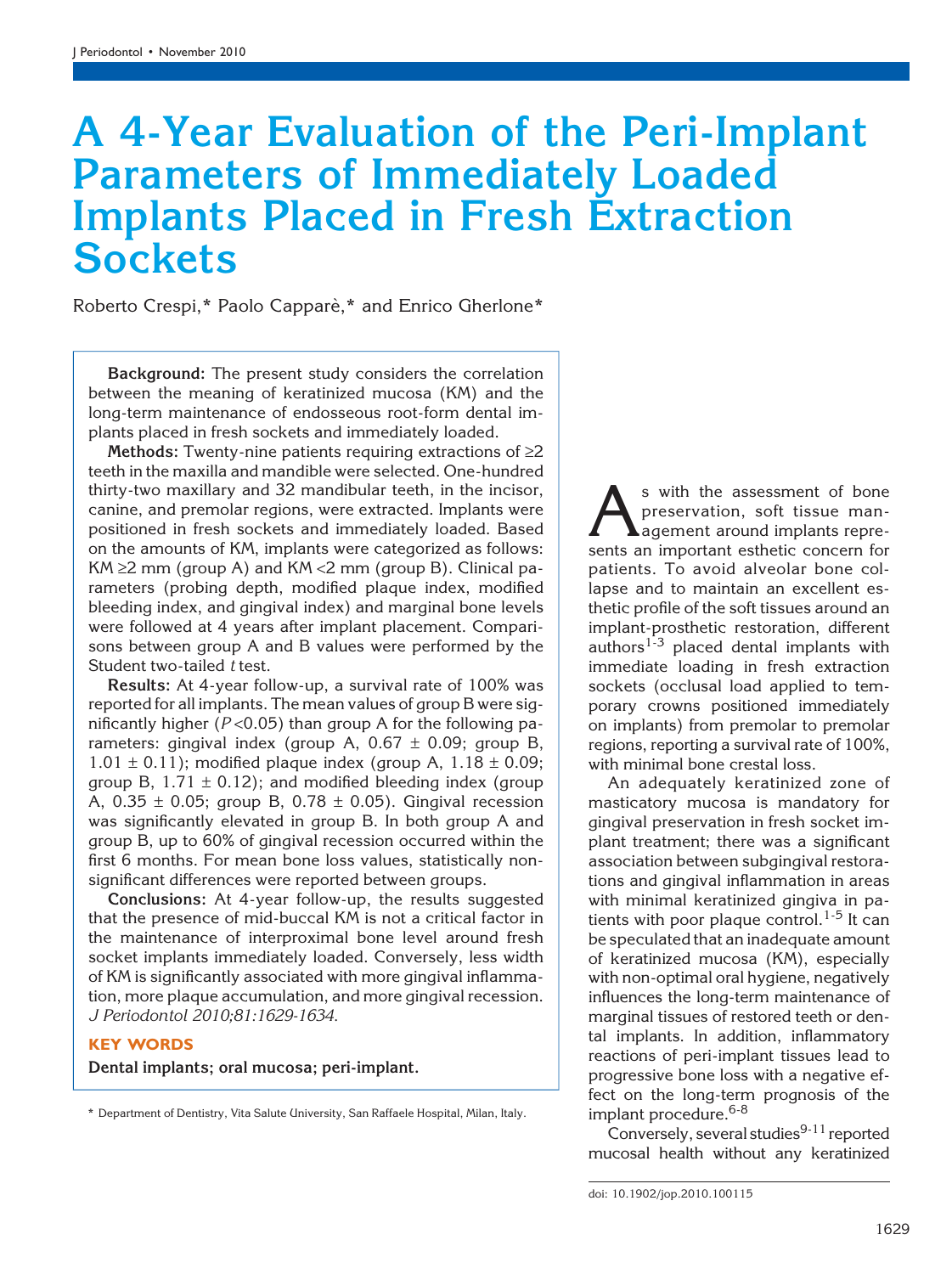gingiva, and the lack of attached gingiva did not damage the maintenance of soft tissue health around dental implants.<sup>12</sup>

Chung et al.<sup>13</sup> investigated the significance of KM in the maintenance of root-form dental implants with different surfaces. The authors concluded that the absence of adequate KM in endosseous dental implants, especially in posterior implants, was associated with higher plaque accumulation and gingival inflammation but not with more bone loss, regardless of their surface configurations.

Other critical requirements for final implant esthetics include the peri-implant soft tissue setting, gingiva level, color, and texture. $14-16$  The accurate evaluation of bone and soft tissues around extraction sockets represent a main concern before immediate implant placement.<sup>17</sup>

Because there is a limited number of studies<sup>12-14</sup> investigating the relationship between keratinized tissue and peri-implant health in fresh socket implants, the aim of the present study is to consider the correlation between the meaning of KM and the long-term maintenance of endosseous root-form dental implants, placed and loaded immediately after tooth extractions.

#### MATERIALS AND METHODS

#### Patient Selection

From December 2004 to February 2005, 29 patients (11 females and 18 males, age range 25 to 67 years; mean age: 49.52 years) were included in this study. All selected patients required extractions of  $\geq$ 2 teeth in the maxilla and mandible for root fractures, caries, endodontic lesions, or periodontal disease. Implants were positioned and loaded immediately after tooth extraction. The patients included in this clinical study were treated by one oral surgeon (RC) and one prosthetic specialist (EG) in the Department of Dentistry, San Raffaele Hospital, Milan, Italy.

Inclusion criteria. 1) patient was in good health, 2) no chronic systemic disease, 3) four bony walls of the alveolus were present, and  $4$ )  $\geq$ 4 mm of bone beyond the root apex was present.

Exclusion criteria. 1) presence of dehiscence or fenestration of the residual bony walls, 2) presence of coagulation disorders, 3) presence of signs of acute infection around alveolar bone at the surgical site, 4) heavy smoker (>10 cigarettes per day), 5) alcohol or drug abuse, and 6) bruxism.

The study protocol was approved by the Vita Salute University Institutional Review Committee, Milan, Italy for human subjects and all patients signed a written informed consent form for immediate implant loading. The study was conducted in accordance with the Helsinki Declaration of 1975, as revised in 2000.

## Surgical Protocol

One hour before surgery, patients received 1 g amoxicillin and 1 g amoxicillin twice a day for 7 days after the surgical procedure. Surgery was performed under local anesthesia (optocaine,† 20 mg/ml, with adrenaline 1:80.000).

One-hundred thirty-two maxillary and 32 mandibular teeth in the incisor, canine, and premolar regions were extracted maintaining the integrity of the socket, avoiding buccal and palatal flaps. A periodontal probe $\dagger$  was used to verify the integrity of the four walls of the fresh sockets (Table 1). All experimental sites showed the absence of fenestration of dehiscence, and no regenerative procedures were performed in any of the sites.

The implant site was prepared with standard drills following the palatal bony walls as a guide, and the apical portion of the implant was always placed  $\geq 4$ mm beyond the root apex; no countersinking was used. The quality of alveolar bone was determined during surgery for each site and was predominantly classified as quality 2 and 3, according to the Lekholm and Zarb classification. $^{18}$ 

Dental titanium implants had a machined neck for 0.8 mm, and a rough surface, titanium plasma spray, body with a progressive thread design§ with external hexagon as implant–abutment junctions. Seventytwo implants had a diameter of 5 mm, and 92 implants had a diameter of 3.80 mm with a 13-mm length, and were immediately loaded. The platform of the implants was inserted 1 mm below the level of the alveolar crest. Based on the amounts of KM, implants were categorized as follows:  $KM \geq 2$  mm (group A) and KM <2 mm (group B) (Table 1).

Immediately after the surgical procedure temporary abutments were placed and temporary crowns were cemented. Immediate loading of the implants was performed with implant insertion torque  $\geq$ 35 Ncm. No flap was raised in all cases. Chlorhexidine mouthwash was prescribed twice daily for the next 15 days.

#### Prosthetic Protocol

Immediately after the surgical procedure, all patients received the temporary prosthetic reconstructions. Partially or total bridge fixed temporary reconstructions had a fiber-reinforced framework and accustomed with acrylic resin along the margins of the abutment and fit with temporary cement.<sup>||</sup> Distal cantilevers were avoided. All temporary crowns were in full contact in centric occlusion, making the occlusal surfaces flat, reducing horizontal relations. All patients followed a soft diet (avoiding bread and meat) for 2 months.

Molteni Dental, Scandicci (FI), Italy.

Hu-Friedy PGF-GFS, Hu-Friedy, Chicago, IL.

<sup>§</sup> Seven, Sweden-Martina, Padova, Italy.<br>|| Temp Bond. Kerr Manufacturing. Rom i Temp Bond, Kerr Manufacturing, Romulus, MI.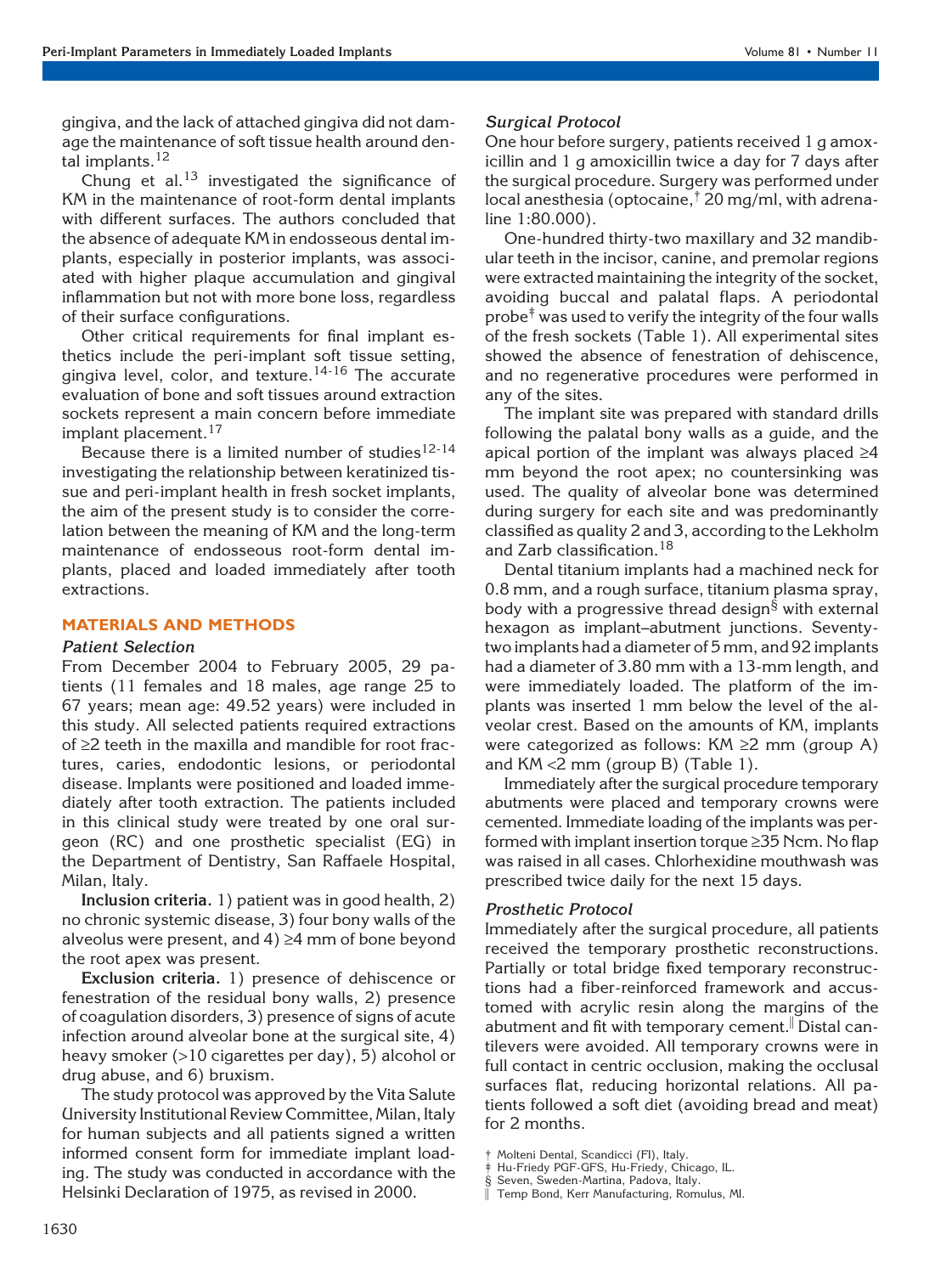#### Table 1.

# Number of Teeth/Implants for Groups A  $(n = 125)$  and B  $(n = 39)$

|                                                    | Group A                  | Group B       |
|----------------------------------------------------|--------------------------|---------------|
| Maxilla<br><b>Incisors</b><br>Canines<br>Premolars | 42<br>23<br>49           | 9<br>3<br>6   |
| Mandible<br>Incisors<br>Canines<br>Premolars       | 3<br>$\overline{2}$<br>6 | l I<br>3<br>7 |
| Total                                              | 125                      | 39            |

Group  $A = KM \geq 2$  mm; group  $B = KM \leq 2$  mm.

#### Follow-Up Evaluation

Follow-up visits were performed by a dental hygienist (Elisabetta Polizzi, Department of Dentistry, San Raffaele Hospital, Milan, Italy) twice a year for 4 years after implant insertion. The following clinical parameters were checked: 1) gingival index  $(GI)^{19}$ ; 2) modified plaque index<sup>19</sup>; 3) modified bleeding index (mBI) registered around four surfaces of implants<sup>20</sup>; and 4) probing depth measured at four points (mesio-buccal, mid-buccal, disto-buccal, and mid-lingual) to the nearest millimeter with a pressure-sensitive probe,<sup>1</sup> using a standardized pressure of 0.35 N. The gingival recession was calculated as the distance between the soft tissue margin and the supragingivally located top of the abutment, measured to the nearest millimeter using the periodontal probe.<sup>21</sup> The width of KM at the mid-buccal point was measured from the mucogingival junction to the free gingival margin using a periodontal probe.<sup>#</sup> Baseline levels were measured at the time of placing the immediate prosthesis. All clinical assessments were performed by one examiner (EP), who before the start of the study was trained and calibrated with respect to the various assessments included in the study. Intraexaminer variation was evaluated by means of double assessments in 10 patients. The mean difference between pairs of linear assessments varied between 0.13 and 0.16 for the variables. In 83% to 89% of the sites the measurements were identical. No difference to >1 mm was recorded. Success criteria for implant survival were: 1) presence of implant stability; 2) absence of radiolucent zone around the implants; 3) no mucosal suppuration; and 4) no pain.

#### Radiographic Assessments

Intraoral digital radiographic examinations\*\* were made at baseline, 12, 24, and 48 months after implant placement. The periapical radiographs were taken

perpendicularly to the long axis of the implant with a long-cone parallel technique using an occlusal template to measure the marginal bone level. A radiologist (PC) measured twice the changes in marginal bone height over time. The reference points and measured lines were marked on the screen interactively (the numeric value of measurement was reported by the software<sup>††</sup>). Implant height (a known dimension) was used for calibration. The distance between the platform of the implant and the most coronal point of contact between the bone and the mesial and distal sites of implants was considered. The difference of bone level was measured by a specific software.‡‡

The intraexaminer error was calculated by comparing the first and second measurements by a paired  $t$ test, at a significance level of 5%. No statistical difference was found between values  $(P > 0.05)$ .

The marginal bone loss was evaluated at 12, 24, and 48 months of healing. Mesial, distal, and mean bone loss were calculated both in the maxilla and mandible.

#### Statistical Analysis

Width of KM was dichotomized using 2 mm as a cutoff point. Group A consisted of implants where the width of KM was  $\geq$ 2 mm, and group B comprised implants where the width of KM was <2 mm.

A dedicated software was used for all statistical analyses.§§ Clinical parameters were calculated for each implant and were reported as mean  $\pm$  SD. Radiographic bone level values (mesial, distal, and mean bone loss) were calculated for each implant and were reported as mean  $\pm$  SD at 4-year follow-up. To compare the difference between group A and group B mean values, a Student two-tailed t test was adopted  $(P<0.05$  was considered the threshold for statistical significance).

#### RESULTS

After 4-year follow-up, a survival rate of 100% was reported for all implants. The mean values for group B were significantly higher ( $P < 0.05$ ) than group A for the following parameters: GI (group A,  $0.67 \pm 0.09$ ; group B,  $1.01 \pm 0.11$ ); modified plaque index (group A,  $1.18 \pm 0.09$ ; group B,  $1.71 \pm 0.12$ ); and mBI (group A,  $0.35 \pm 0.05$ ; group B,  $0.78 \pm 0.05$ ) (Table 2). There was no statistical difference between the two groups for probing depth. With regard to mBI, implants with a narrow zone of keratinized tissue had a significantly higher probability of bleeding than implants with a wider zone of keratinized gingiva (Table 2). Gingival recession mean values are shown in Table 3. In both

<sup>¶</sup> Hu-Friedy PGF-GFS, Hu-Friedy.

<sup>#</sup> Hu-Friedy PGF-GFS, Hu-Friedy.

Schick CDR, Schick Technologies, Long Island City, NY.

Schick Technologies. ‡‡ Schick Technologies

<sup>§§</sup> SPSS 11.5.0, SPSS, Chicago, IL.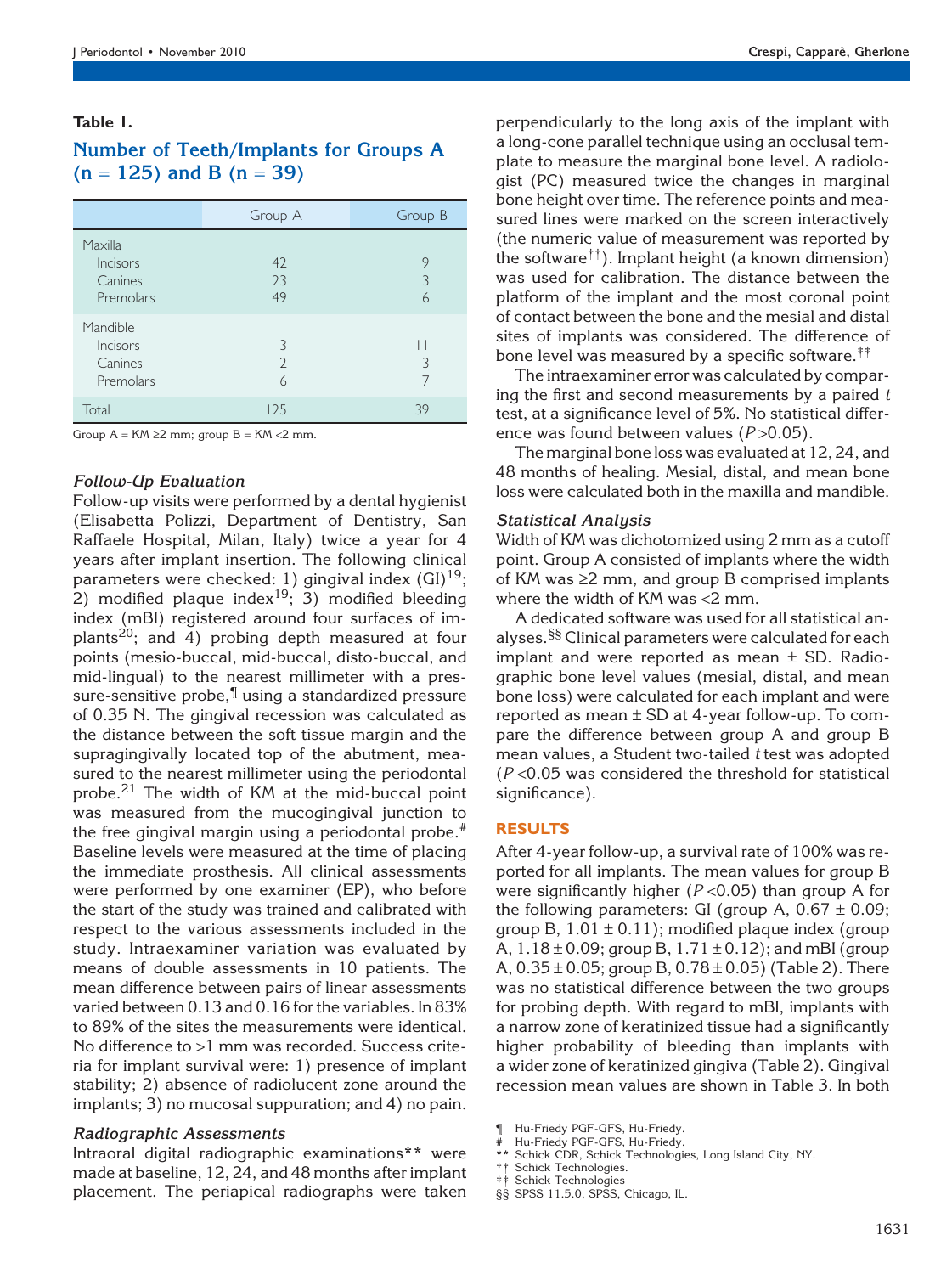#### Table 2.

# Clinical Parameters for Groups A and B at 4-Year Follow-Up

| Parameter | Group A         | Group B         | P Value |
|-----------|-----------------|-----------------|---------|
| GI        | $0.67 \pm 0.09$ | $1.01 \pm 0.11$ | 0.004   |
| mPI       | $1.18 \pm 0.09$ | $1.71 + 0.12$   | 0.005   |
| mBI       | $0.35 \pm 0.05$ | $0.78 \pm 0.05$ | 0.008   |
| $PD$ (mm) | $2.73 + 0.34$   | $2.81 + 0.41$   | 0.531   |

 $n = 164$  implants.

 $GI =$  gingival index;  $mPI =$  modified plaque index;  $mBI =$  modified bleeding index; PD = probing depth. Group  $A = KM \geq 2$  mm; group  $B = KM \leq 2$  mm.

#### Table 3.

# Mean Gingival Recession Values (mm) for Groups A and B

| Parameter         | Group A         | Group B         | P Value |
|-------------------|-----------------|-----------------|---------|
| 6-month follow-up | $0.19 \pm 0.18$ | $0.92 \pm 0.26$ | < 0.001 |
| 2-year follow-up  | $0.23 \pm 0.15$ | $1.03 \pm 0.70$ | 0.002   |
| 4-year follow-up  | $0.24 \pm 0.16$ | $1.30 \pm 0.80$ | 0.008   |

 $n = 164$  implants.

Group  $A = KM \geq 2$  mm; group  $B = KM < 2$  mm.

groups, up to 60% of gingival recession occurred within the first 6 months, and remained stable over time (little increase for group B). Statistically significant differences were found between groups for gingival recession values. At 4-year follow-up, the gingival recession was obtained in 25 implants of group B with a mean value of  $1.30 \pm 0.80$ . In the same group, three implants with gingival recession (1.40, 1.60, and 2.00, respectively) presented a mean alveolar bone loss of 1.53 mm, and 2 years after placement, two implants exhibited peri-implantitis process with bone loss of 2 mm. However, the bone levels between group A and group B (0.85  $\pm$  0.23 and 0.99  $\pm$  0.58 mm, respectively) were not statistically different ( $P = 0.25$ ), showing similar values at 4-year follow-up.

The results demonstrated that less width of KM is significantly associated with more gingival inflammation, more plaque accumulation, and more gingival recession. Mesial and distal bone loss are not associated with width of KM.

#### **DISCUSSION**

With regard to the alveolar bone, the results from the present study indicated that the average bone loss was not influenced by amounts of KM, because the differences observed in the present study failed to reach

1632

statistical significance, confirming that the absence of adequate keratinized/attached mucosa has little to no impact on alveolar bone level.<sup>12</sup> In contrast, Bouri et al.<sup>22</sup> reported association between narrow zones of KM and alveolar bone loss around dental implants. They found the mean GI, PI score, and radiographic bone loss were significantly higher for those implants with a narrow zone of KM. Implants with a narrow zone of KM also were more likely to bleed on probing.

In the present study, two patients in group B with narrow zone of KM presented peri-implantitis with bone loss. This result is explained in experimental study, because dental implants with a titanium plasma spray coating showed that the absence of KM increased the susceptibility to peri-implantitis. $^{23}$ 

The presence of KM seems to be significantly advantageous for reduction of gingival inflammation, plaque accumulation, and gingival recession. The results of the present study advocate the hypothesis that narrow zones of keratinized gingiva are less resistant to inflammation and may stimulate apical migration of gingival tissues inducing marginal recessions. Conversely, wider zones of keratinized gingiva may offer more resistance to the iatrogenic factors.

In a clinical study,  $2<sup>1</sup>$  adjustments of the peri-implant soft tissue margin occurring during a 2-year period after insertion of fixed prostheses were evaluated. The descriptive analysis showed a slight decrease in mean probing depth and width of masticatory mucosa during the follow-up period. As reported in the present study, apical displacement of the soft tissue margin mainly took place during the first 6 months of observation. Lingual sites in the mandible showed the most pronounced soft tissue recession, decrease of probing depth, and decrease of width of masticatory mucosa. The statistical analysis revealed that lack of masticatory mucosa and mobility of the peri-implant soft tissue at time of prosthetic restoration were poor predictors of soft tissue recession occurring during the 2 years of follow-up. There was a greater amount of recession in females than in males, in the mandible than in the maxilla, and at lingual than at facial sites with increased initial probing depth. It was suggested that the recession of the peri-implant soft tissue margin may be the result of a remodeling of the soft tissue to establish ''appropriate biological dimensions'' of the periimplant soft tissue barrier (i.e., the required dimension of epithelial-connective tissue attachment in relation to the facio-lingual thickness of the supracrestal soft tissue). $^{21}$ 

The outcome of KM was evaluated in a retrospective study on long-term maintenance of dental implants with regard to the type of implant prostheses (fixed versus removable) and the location of implant placement (anterior versus posterior).<sup>13</sup> The results suggested that the amounts of KM were not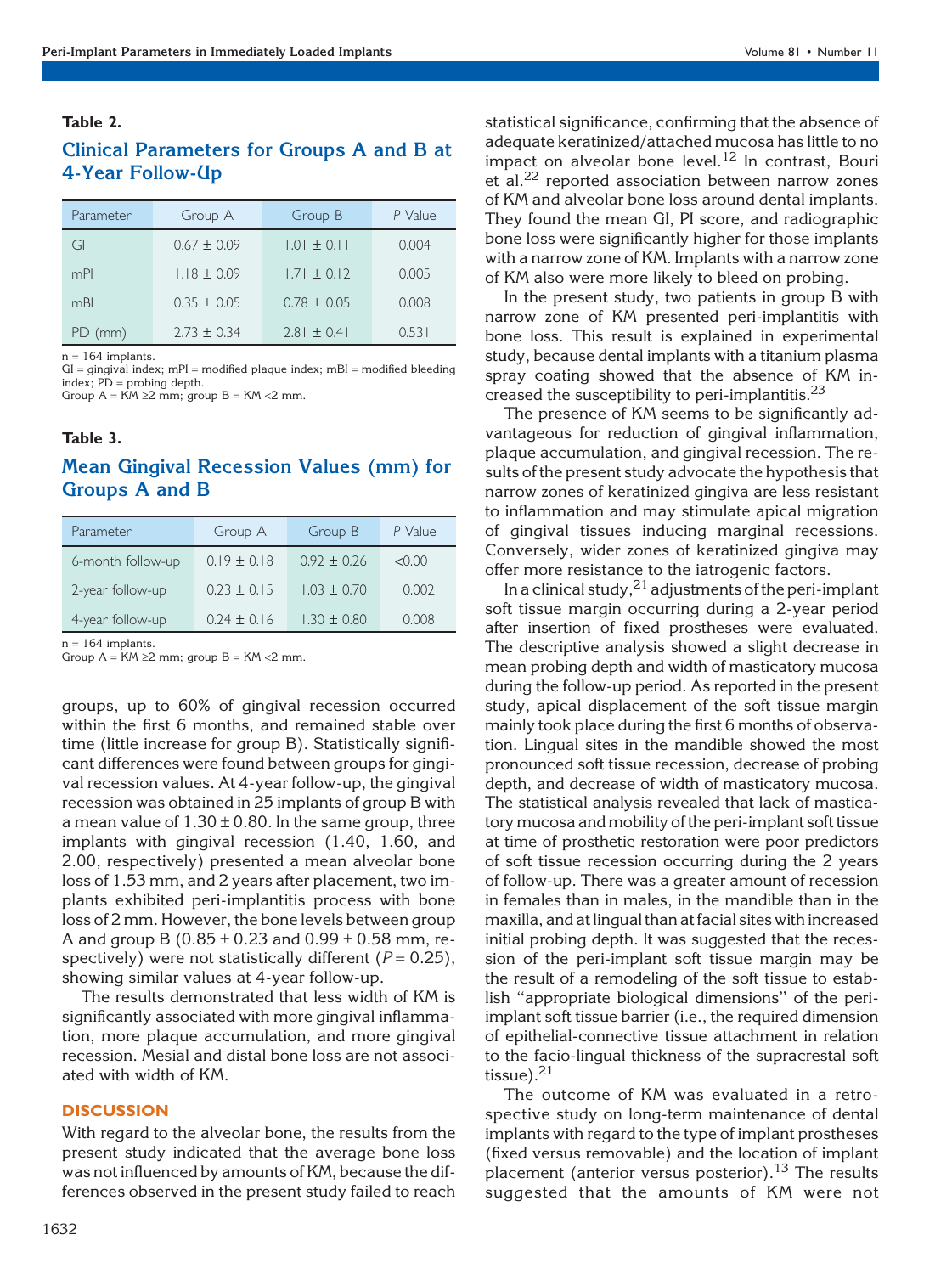significantly correlated with any clinical parameters of prosthetic restoration either fixed or removable. However, the presence of KM was shown to be significantly advantageous in maintenance of soft tissue health in posterior implants, indicated by higher GI score in posterior implants without adequate amount of KM than those with adequate amount of KM. An interesting finding was that the average bone loss in posterior implants was 3.5-fold higher than that in anterior implants in the presence of an adequate amount of KM.

Conversely, in the present study gingival recession was not related to the position but was correlated to the width of KM, because in the same patients implants placed in the fresh sockets with different KM presented recession around implants with minimal keratinized gingiva.

Similar results were reported in a clinical study of 307 mandibular dental implants placed in 73 completely edentulous patients, and followed over a period of 5 years.<sup>24</sup> In patients exercising good oral hygiene and receiving regular implant maintenance therapy, implants with a reduced width of <2 mm of peri-implant KM were more prone to lingual plaque accumulation and bleeding and buccal soft tissue recession.

## **CONCLUSIONS**

Within the limits of this clinical study, the results suggest that the presence of mid-buccal KM is not a critical factor in the maintenance of interproximal bone level around immediately loaded fresh socket implants. Conversely, sites with less width of KM are significantly associated with more gingival inflammation, more plaque accumulation, and more gingival margin recession.

## ACKNOWLEDGMENTS

The authors certify that they have no affiliation with or financial involvement in any organization or entity with direct financial interest in the subject matter or materials discussed in the manuscript and that the material is original and has not been published elsewhere. The authors report no conflicts of interest related to this study.

#### REFERENCES

- 1. Cornelini R, Cangini F, Covani U, Wilson TG, Jr. Immediate restoration of implants placed into fresh extraction sockets for single-tooth replacement: A prospective clinical study. Int J Periodontics Restorative Dent 2005;25:439-447.
- 2. Barone A, Rispoli L, Vozza I, Quaranta A, Covani U. Immediate restoration of single implants placed immediately after tooth extraction. J Periodontol 2006; 77:1914-1920.
- 3. Crespi R, Capparè P, Gherlone E, Romanos GE. Immediate occlusal loading of implants placed in fresh sockets after tooth extraction. Int J Oral Maxillofac Implants 2007;22:955-962.
- 4. Lang NP, Löe H. The relationship between the width of keratinized gingiva and gingival health. J Periodontol 1972;43:623-627.
- 5. Stetler KJ, Bissada NF. Significance of the width of keratinized gingiva on the periodontal status of teeth with submarginal restorations. J Periodontol 1987;58: 696-700.
- 6. Mombelli A, van Oosten MA, Schurch E Jr, Land NP. The microbiota associated with successful or failing osseointegrated titanium implants. Oral Microbiol Immunol 1987;2:145-151.
- 7. Sanz M, Alandez J, Lazaro P, Calvo JL, Quirynen M, van Steenberghe D. Histo-pathologic characteristics of peri-implant soft tissues in Brånemark implants with 2 distinct clinical and radiological patterns. Clin Oral Implants Res 1991;2:128-134.
- 8. Lindquist LW, Carlsson GE, Jemt T. A prospective 15-year follow-up study of mandibular fixed prostheses supported by osseointegrated implants. Clinical results and marginal bone loss. Clin Oral Implants Res 1996;7:329-336.
- 9. Adell R, Lekholm U, Rockler B, Brånemark Pl. A 15-year study of osseointegrated implants in the treatment of the edentulous jaw. Int J Oral Surg 1981;10:387-416.
- 10. Becker W, Becker BE, Newman MG, Nyman S. Clinical and microbiologic findings that may contribute to dental implant failure. Int J Oral Maxillofac Implants 1990;5:31-38.
- 11. Wennström J, Lindhe J. Plaque-induced gingival inflammation in the absence of attached gingiva in dogs. J Clin Periodontol 1983;10:266-276.
- 12. Wennström JL, Bengazi F, Lekholm U. The influence of the masticatory mucosa on the peri-implant soft tissue condition. Clin Oral Implants Res 1994;5:1-8.
- 13. Chung DM, Oh TJ, Shotwell JL, Misch CE, Wang HL. Significance of keratinized mucosa in maintenance of dental implants with different surfaces. J Periodontol 2006;77:1410-1420.
- 14. Fürhauser R, Florescu D, Benesch T, Haas R, Mailath G, Watzek G. Evaluation of soft tissue around single-tooth implant crowns: the pink esthetic score. Clin Oral Implants Res 2005;16:639-644.
- 15. Chang M, Wennström JL, Odman PA, Andersson B. Implant supported single-tooth replacements compared to contralateral natural teeth. Crown and soft tissue dimensions. Clin Oral Implants Res 1999;10: 185-194.
- 16. Garber DA. The esthetic dental implant: letting restoration be the guide. J Oral Implantol 1996;22:45-50.
- 17. Caplanis N, Lozada JL, Kan JYJ. Extraction defect assessment, classification, and management. J Calif Dent Assoc 2005;33:853-863.
- 18. Lekholm U, Zarb GA. Patient selection and preparation. In: Brånemark P-I, Zarb GA, Albrektsson T, eds. Tissue-Integrated Prostheses: Osseointegration In Clinical Dentistry. Chicago: Quintessence; 1985:201-209.
- 19. Mombelli A, Lang NP. Clinical parameters for the evaluation of dental implants. Periodontol 2000 1994; 4:81-86.
- 20. Schropp L, Wenzel A, Kostopoulos L, Karring T. Bone healing and soft tissue contour changes following single-tooth extraction: A clinical and radiographic 12-month prospective study. Int J Periodontics Restorative Dent 2003;23:313-323.
- 21. Bengazi F, Wennström JL, Lekholm U. Recession of the soft tissue margin at oral implants. A 2-year